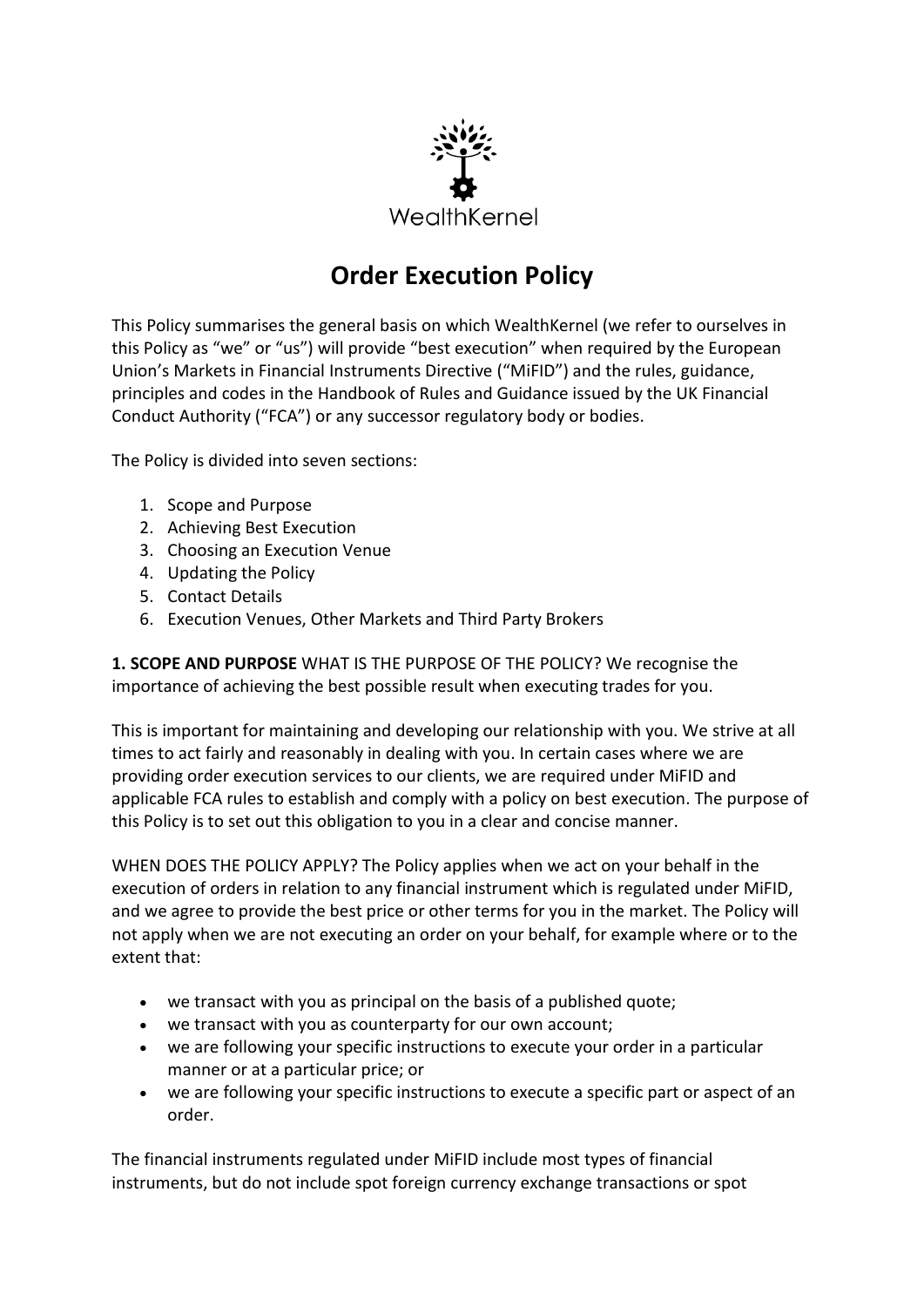commodity derivative transactions. The Policy applies to all transactions we arrange or execute on your behalf, whether arranged or executed through affiliated companies or otherwise.

**2. ACHIEVING BEST EXECUTION** WHAT DOES "BEST EXECUTION" MEAN? "Best execution" means that:

- We have established this Policy that is designed to achieve the best possible result (taking into account all relevant factors described below) across all orders on a consistent basis, for any financial instrument covered by MiFID when placing the orders for execution;
- We are committed to comply with the Policy;
- We will take steps to monitor, review and update the Policy to ensure that it continues to achieve such results;
- We will comply with our best execution obligations under MiFID does not involve a transaction by transaction analysis. Instead, we are required to take all reasonable steps to obtain the best result overall when executing orders on your behalf having regard to the execution factors set out in MiFID and the applicable FCA rules.

WHAT FACTORS DO WE TAKE INTO ACCOUNT TO ACHIEVE BEST EXECUTION? In achieving best execution, we take into account a number of factors (unless otherwise instructed by you, as discussed in Section 3 below). These include:

- Price;
- Costs;
- Speed;
- Likelihood of execution and settlement (liquidity);
- Size;
- Nature;
- Type and characteristics of financial instrument;
- Characteristics of the possible execution venues; and
- Any other consideration relevant to the execution of the order.

While total consideration (price and costs) are generally key factors, the overall value to you of a particular transaction may be affected by the factors listed above. We may conclude that factors other than price and costs are more important in achieving the best possible result for you. The relative importance of each of the factors will differ depending on:

- Your categorisation as a Retail or Professional client;
- Any special objectives you may have in relation to the execution of the order;
- The characteristics of your order;
- The characteristics of the financial instruments to which your order relates; and
- The characteristics of the venues (if there is more than one) to which your order may be directed.

WHAT IS OUR RESPONSIBILITY WHEN YOUR ORDER IS EXECUTED FOR US BY A THIRD PARTY? We will pass orders to a third party for execution. We will have internal processes and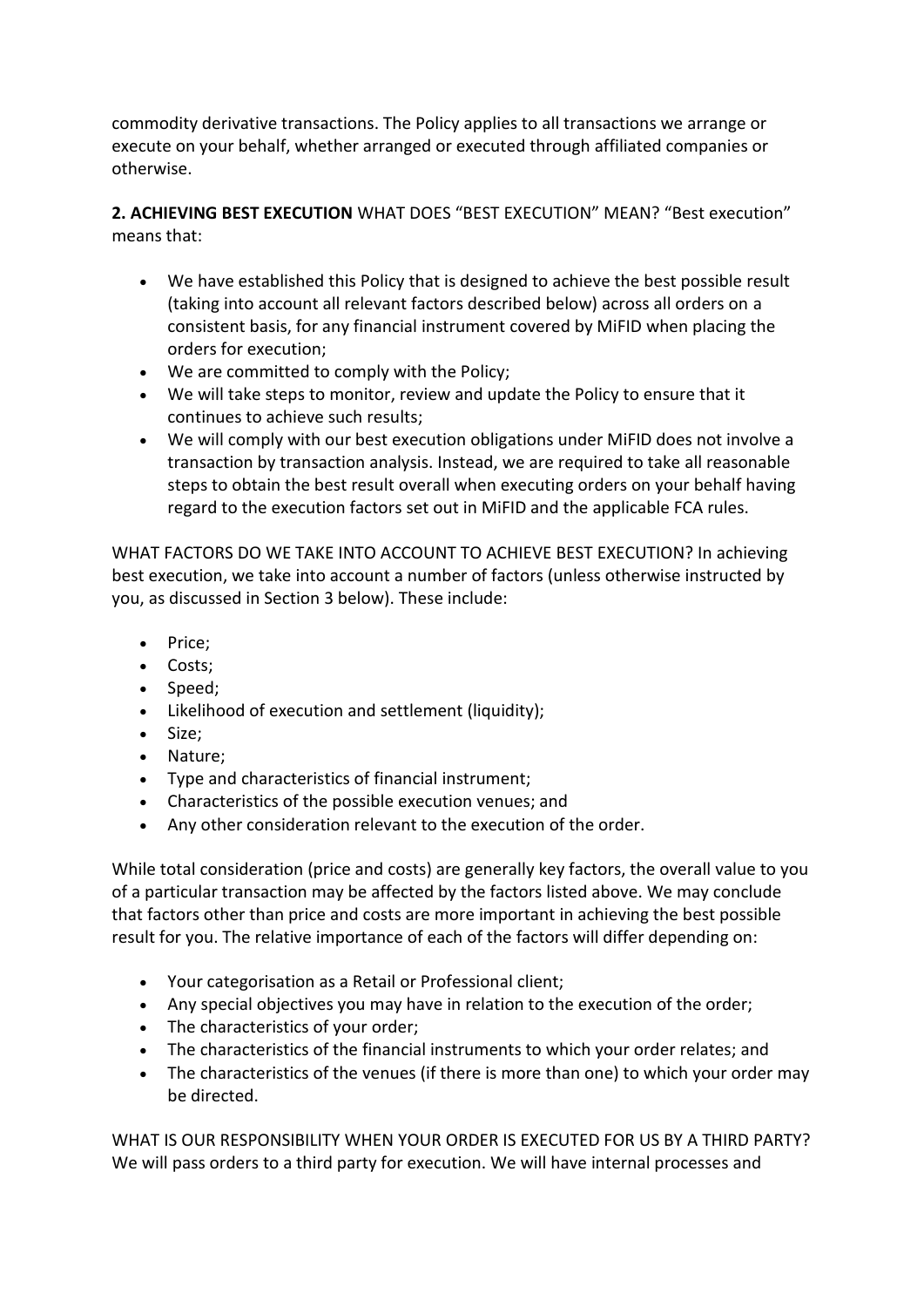procedures in place to review periodically our choice of third party brokers and dealers to determine that, taking into account all the factors specified above, the third party broker or dealer is providing the best results for your orders on a consistent basis. In making this determination we will have regard to:

- prices offered for the particular type of instrument over time;
- average costs per trade charged for the type of trade over time;
- the best execution policy of, and any other guidance issued by, the relevant broker or dealer from time to time.

## **3. CHOOSING A THIRD PARTY TO EXECUTE ORDERS**

WHICH THIRD PARTY WILL WE USE? We use a single Third Party when executing orders. This is because this reduces:

- 1. overall execution costs and
- 2. operational risk.

and, taking into account the factors below:

- 1. We can obtain best execution on a consistent basis
- 2. We will obtain results that are at least as good as those we could reasonably expect from using an alternative Third Party.

These conclusions are drawn with reference to the information in 'How we choose our Third Party' below.

WHAT FACTORS ARE TAKEN INTO ACCOUNT IN DETERMINING THE THIRD PARTY? Factors that we consider in selecting the entity with which your orders are placed or to which we transmit your orders for execution in respect of a particular financial instrument include:

- general prices available;
- depth of liquidity;
- relative volatility in the market;
- speed of execution;
- cost of execution;
- creditworthiness of the counter-parties used by the Third Party or the central counterparty; and
- quality and cost of clearing and settlement.

## HOW DO WE CHOOSE OUR VENUE?

When initial choosing our Third Party and deciding whether to continue with this relationship the following information is considered:

- Due diligence information collected at the beginning and during periodic reviews of the relationship
- Performance against it's Terms of Business and any agreed service levels and KPI's.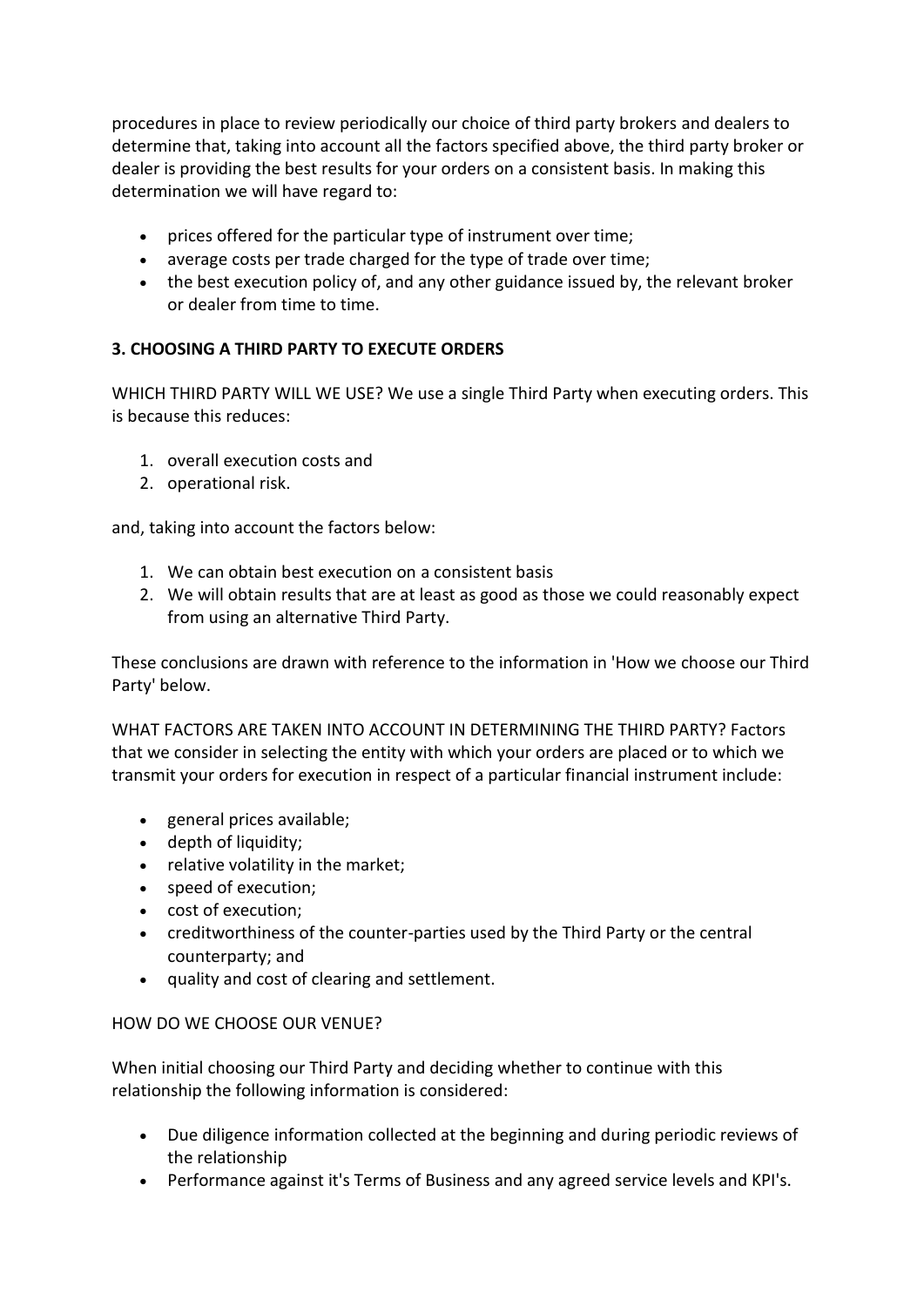- The Third Party's Order Execution Policy
- The reports made by the Third Party under RTS 28 of MiFIR.
- Any ad-hoc execution data that we may obtain from time to time.

If the Third Party's performance against any of the above is below the standards required by regulation or by agreement between WealthKernel and the Third Party then this will be raised with the Third Party in the first instance. If there is insufficient improvement then a formal action plan will be implemented and if sufficient improvement still does not occur then termination of the relationship will be initiated.

HOW OFTEN DO WE REVIEW OUR THIRD PARTY? Generally, we will review annually the Third Party we use to execute your orders.

#### EXECUTING ORDERS OUTSIDE OF A TRADING VENUE

In some circumstances we may decide to execute orders for you outside of a trading venue. This will bring with it increased counterparty risk i.e. the risk that the buyer or seller of securities will not fulfil their obligations under the trade i.e. provide payment for securities or provide the securities that. they have been paid for. If you require any further information please contact us using the details below.

#### ACTING ON YOUR INSTRUCTIONS

If you provide with specific instructions on how to deal for you this will effect our ability to obtain the best possible result (using the criteria in this policy) on any execution affected by the instruction

**4. UPDATING THE POLICY** HOW OFTEN WILL WE UPDATE THE POLICY? We will update the Policy periodically to take into account changes as and when appropriate.

HOW CAN YOU OBTAIN THE MOST RECENT VERSION OF THE POLICY? The most recent version of the Policy can be obtained upon request from WealthKernel or from our website.

**5. CONTACT DETAILS** HOW DO YOU CONTACT WEALTHKERNEL IN CONNECTION WITH THIS POLICY? If you have queries about the Policy, please contact the individual specified Head of Compliance at WealthKernel: Yannick Brunner - [yannick@weatlhkernel.com](mailto:yannick@weatlhkernel.com)

### **6. EXECUTION VENUES, OTHER MARKETS AND THIRD PARTY BROKERS**

Below is a list of venues that WealthKernel's chosen Third Party uses to obtain best execution for its customers. WealthKernel deals only for retail clients.